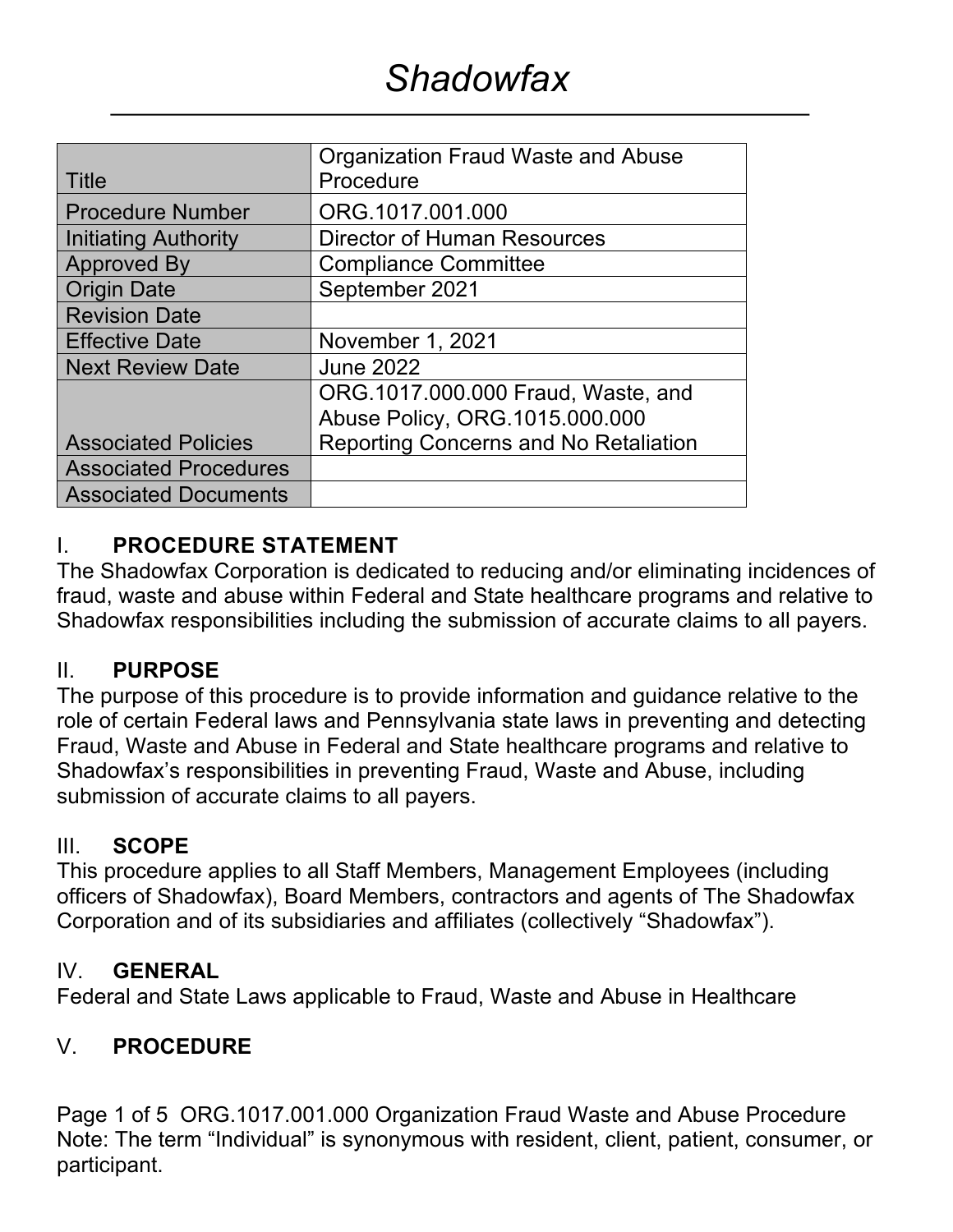# *Shadowfax*

Shadowfax will maintain and develop, as needed, policies to detect and prevent Fraud, Waste and Abuse related to Federal and State health care programs, including the Medicare and Medical Assistance ("MA") programs. In that regard, Shadowfax has implemented a Corporate Compliance Plan and Code of Conduct to ensure compliance with all Federal, State and Local laws and regulations under which it is governed.

# **Definitions:**

**FRAUD** means an intentional deception or misrepresentation made by a person with the knowledge that the deception could result in some unauthorized benefit to himself/herself or some other person. It includes any act that constitutes fraud under applicable federal or state law. (42 C.F.R. § 455.2)

Examples include:

- Knowingly billing for services not furnished or supplies not provided.
- Billing for non-existent prescriptions.
- Knowingly altering claim forms, medical records or receipts to receive a higher payment.

**WASTE** includes incurring unnecessary costs as a result of inefficient or ineffective practices, systems, or controls. This could be the overutilization of services or other practices that directly or indirectly results in unnecessary costs.

Examples include:

- Conducting excessive visits or writing excessive prescriptions.
- Prescribing more medications than necessary for the treatment of a specific condition.
- Ordering excessive laboratory tests.

**ABUSE** includes any practices that are inconsistent with sound fiscal, business, or medical practices, and result in an unnecessary cost to federal payor programs, or in reimbursement for services that are not medically necessary or that fail to meet professionally recognized standards for health care. It also includes practices that result in unnecessary cost to federal payor programs. (42 C.F.R. § 455.2)

Examples include:

Page 2 of 5 ORG.1017.001.000 Organization Fraud Waste and Abuse Procedure Note: The term "Individual" is synonymous with resident, client, patient, consumer, or participant.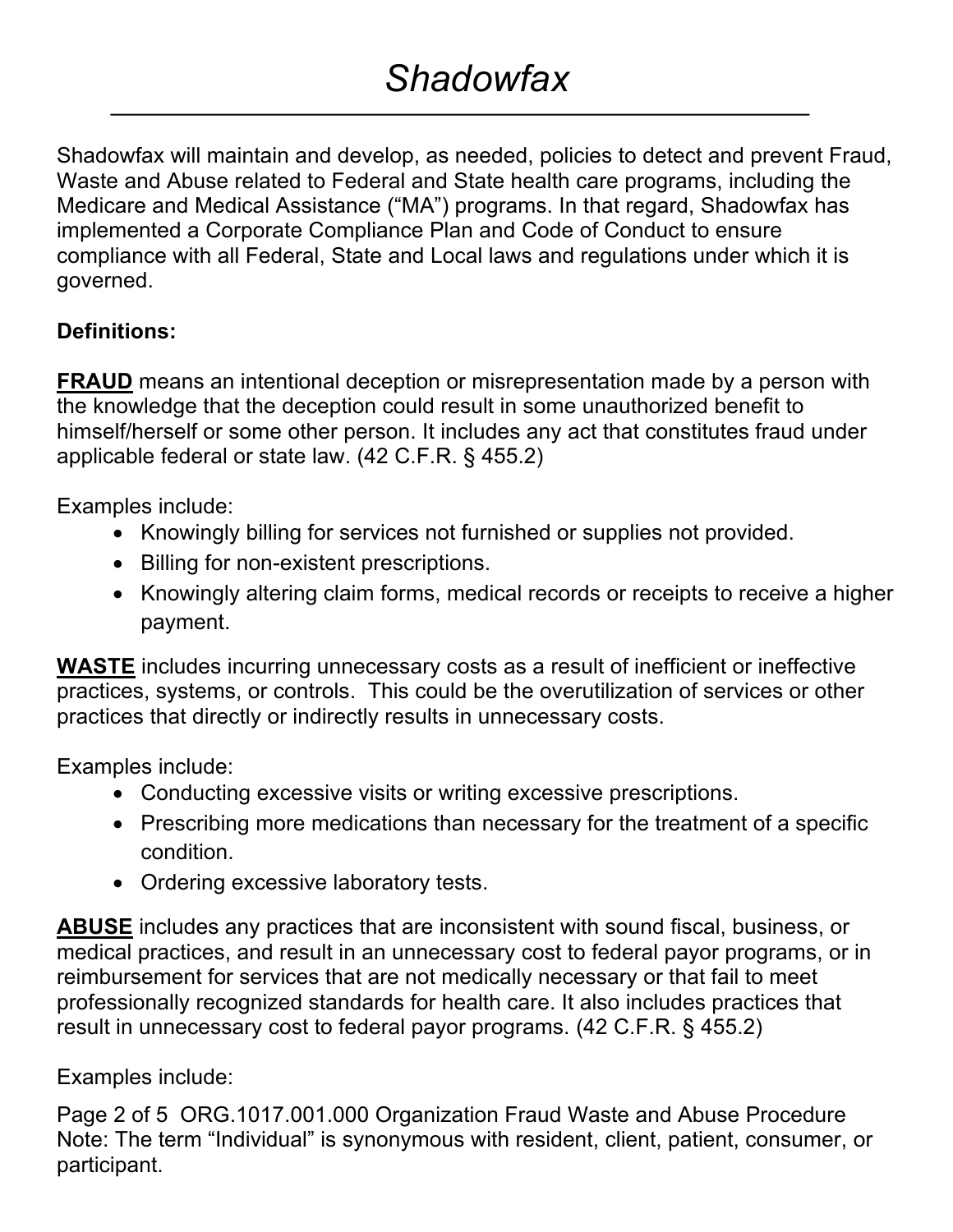- Unknowingly billing for unnecessary medical services.
- Unknowingly billing for brand name drugs when generics are dispensed.
- Unknowingly excessively charging for services or supplies.
- Unknowing misusing codes on a claim, such as up-coding or unbundling codes.

There are differences among fraud, waste, and abuse. One of the primary differences is intent and knowledge. Fraud requires intent to obtain payment and the knowledge that the actions are wrong. Waste and abuse may involve obtaining an improper payment or creating an unnecessary cost; but does not require the same intent and knowledge.

# **Shadowfax Commitment:**

Shadowfax will provide new and existing Staff Members, Management Employees, Board Members, contractors and agents with written information in the form of our policy and procedure in order assist them in identifying, detecting and preventing Fraud, Waste and Abuse.

Shadowfax has developed a system intended to prevent Fraud, Waste and Abuse in the various Shadowfax programs. Good and ethical business practice dictates that every incident of fraud, defalcation, misappropriation, irregularity, dishonestly, waste, and abuse be promptly detected, investigated, and eliminated. It is the responsibility of all Staff Members, Management Employees, Board Members, contractors, and agents to participate in Shadowfax's efforts to curtail these actions, and to comply at all times with this Policy, the Compliance Plan, and the Shadowfax Code of Conduct.

All Staff Members, Management Employees, Board Members, contractors, and agents of Shadowfax must understand their obligation to identify and report such incidents in accordance with Shadowfax's Compliance Plan. All such reports will be taken seriously and investigated, with appropriate remedial action being taken against any and all offenders and steps implemented for the prevention of such violations in the future.

Shadowfax is committed to encouraging the free flow of information and the reporting of actual or suspected violations of its policies, including the Compliance Plan and Code of Conduct, and of all applicable laws and regulations, by protecting any individual making a good faith report of same. No such whistleblower will be

Page 3 of 5 ORG.1017.001.000 Organization Fraud Waste and Abuse Procedure Note: The term "Individual" is synonymous with resident, client, patient, consumer, or participant.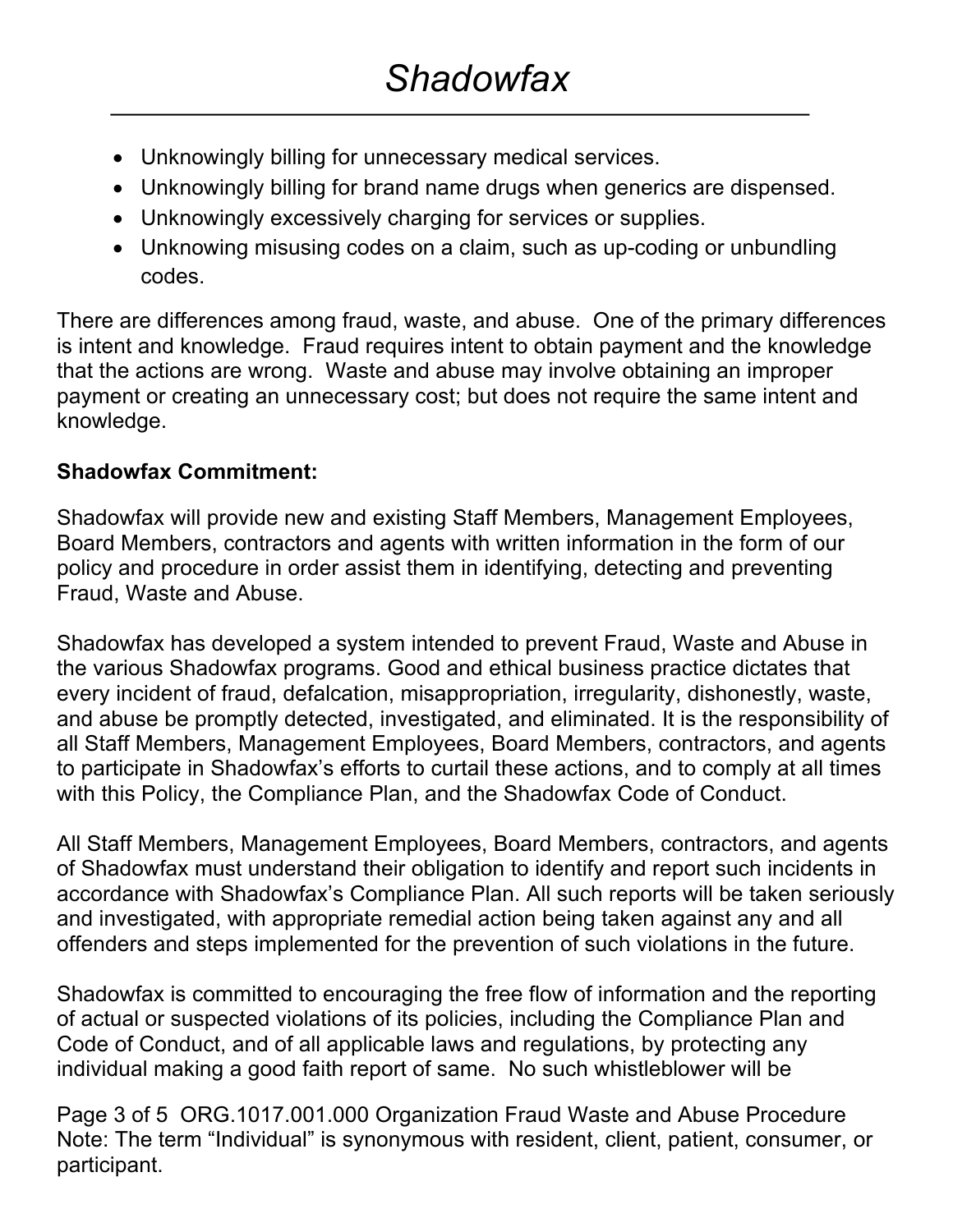discriminated against or otherwise disadvantaged because of making a good faith report of any actual or suspected violation.

For more information regarding Shadowfax's system for detecting Fraud, Waste, and Abuse in Shadowfax programming, as well as to the specific obligations and protections for individuals for reporting same, all Staff Members, Management Employees, Board Members, contractors, and agents shall consult the Compliance Officer and/or the following documents:

- 1. Shadowfax Compliance Plan;
- 2. Shadowfax Code of Conduct;
- 3. Shadowfax Policy on Fraud, Waste, and Abuse; and
- 4. Shadowfax Reporting Concerns and No Retaliation Policy

## **Staff Member's Role**

Each staff member plays a vital role in preventing, detecting and reporting potential Fraud, Waste and Abuse. To prevent Fraud, Waste and Abuse a staff member:

- Must personally comply with all applicable statutory, regulatory and other requirements of the law.
- Must conduct themselves in an ethical manner.
- Must ensure accurate and timely data and billing.
- Has a duty to report any compliance concerns and suspected or actual violations of which they may be aware.
- Has the duty to follow Shadowfax commitment to standards of conduct and ethical rules of behavior.
- Must know Shadowfax policies and procedures.
- Report suspected instances of Fraud, Waste and Abuse to the Shadowfax Compliance Officer, any Management Employee, and/or report the false claim or suspected false claim via any anonymous reporting mechanism set for in the Compliance plan.

# VI. **ENFORCEMENT**

Anyone in violation of this policy/procedure will be subject to disciplinary action up-to and including termination.

# VII. **OVERSIGHT**

Page 4 of 5 ORG.1017.001.000 Organization Fraud Waste and Abuse Procedure Note: The term "Individual" is synonymous with resident, client, patient, consumer, or participant.